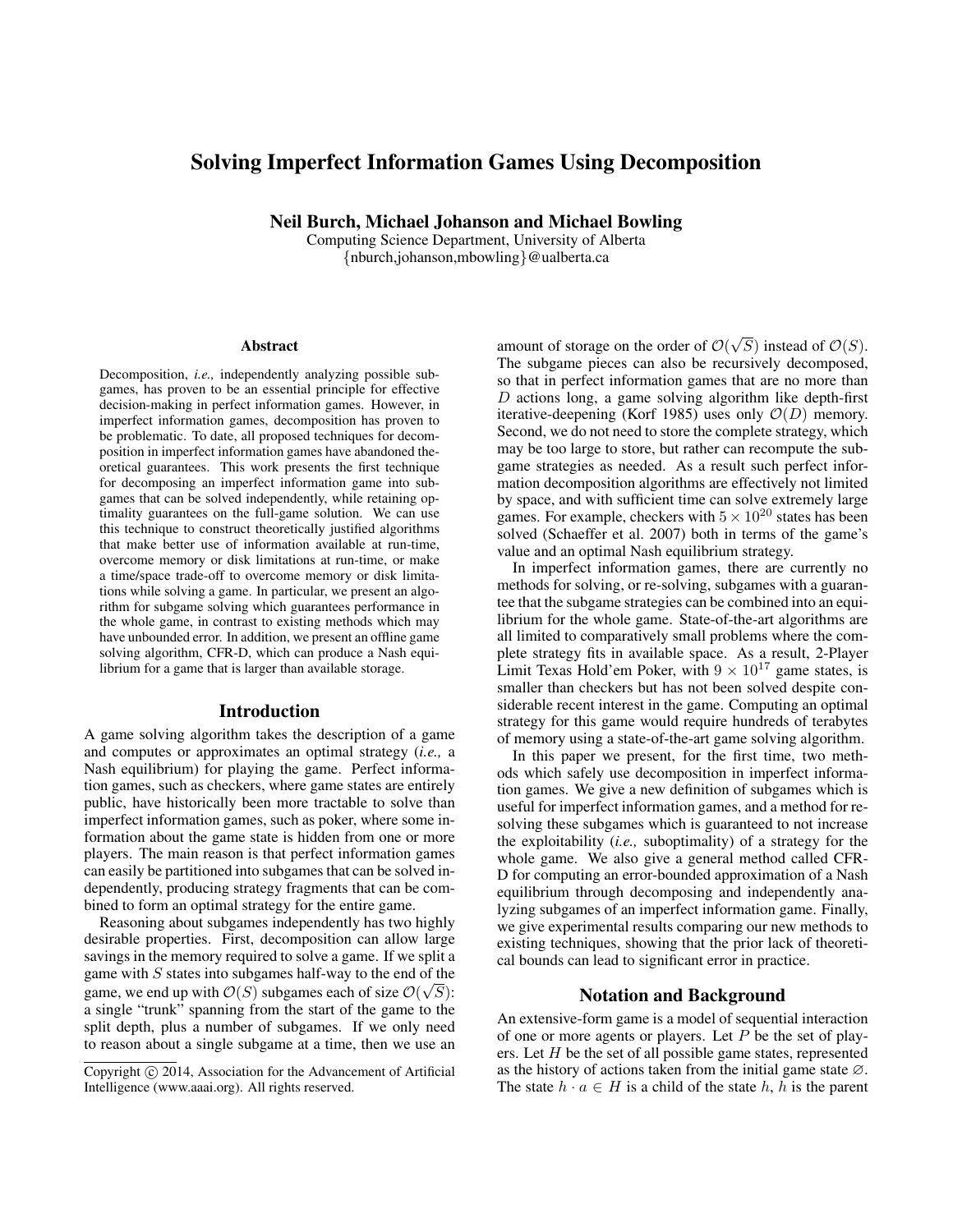of  $h \cdot a$ , and  $h'$  is a descendant of h or  $h \subset h'$  if h is any strict prefix of  $h'$ . Let  $Z$  be the set of all terminal states. For each non-terminal state  $h$ ,  $A(h)$  gives the set of legal actions, and  $P(h) \in P \cup \{c\}$  gives the player to act, where c denotes the "chance player", which represents stochastic events outside of the players' control.  $\sigma_c(h, a)$  is the probability that chance will take action  $a \in A(h)$  from state h, and is common knowledge.  $H_p$  is the set of all states h such that  $P(h) = p$ . For every  $z \in Z$ ,  $u_p(z) \in \Re$  gives the payoff for player p if the game ends in state z. If  $p = \{1, 2\}$ and  $u_1(z) + u_2(z) = 0$  for all  $z \in Z$ , we say the game is two-player, zero-sum.

The information structure of the game is described by information sets for each player p, which form a partition  $\mathcal{I}_p$ of  $H_p$ . For any information set  $I \in \mathcal{I}_p$ , any two states  $h, j \in I$  are indistinguishable to player p. Let  $I(h)$  be the information set in  $\mathcal{I}_p$  which contains h. A behaviour strategy  $\sigma_p \in \Sigma_p$  is a function  $\sigma_p(I, a) \in \Re$  which defines a probability distribution over valid actions for every information set  $I \in \mathcal{I}_p$ . We will say  $\sigma_p(h, a) = \sigma_p(I(h), a)$ , since a player cannot act differently depending on information they did not observe. Let  $Z(I) = \{z \in Z \text{ s.t. } z \supseteq h \in I\}$ be the set of all terminal states  $z$  reachable from some state in information set I. We can also consider the terminal states reachable from  $I$  after some action  $a$ , stated as  $Z(I, a) = \{z \in Z \text{ s.t. } z \sqsupset h \cdot a, h \in I\}.$ 

In games with perfect recall, any two states  $h$  and  $j$  in an information set  $I \in \mathcal{I}_p$  have the same sequence of player p information sets and actions. Informally, perfect recall means that a player does not forget their own actions or any information observed before making those actions. As a result, for any  $z \in Z(I)$  there is a unique state  $h \in I$  such that  $h \sqsubset z$ , which we write  $z[I]$ . This paper focuses exclusively on two player, zero-sum, perfect recall games.

A strategy profile  $\sigma \in \Sigma$  is a tuple of strategies, one for each player. Given  $\sigma$ , it is useful to refer to certain products of probabilities. Let  $\pi^{\sigma}(h) = \prod_{j \cdot a \sqsubseteq h} \sigma_{P(j)}(j, a)$ , which gives the joint probability of reaching  $\bar{h}$  if all players follow σ. We use  $\pi_p^{\sigma}(h)$  to refer to the product of only the terms where  $P(h) = p$ , and  $\pi_{-p}^{\sigma}(h)$  to refer to the product of terms where  $P(h) \neq p$ . Note that in games with perfect recall, for all states h, h' in  $I \in \mathcal{I}_p$ ,  $\pi_p(h) = \pi_p(h')$ , so we can also speak of  $\pi_p(I)$ . We use  $\pi^{\sigma}(j, h)$  to refer to the product of terms from j to h, rather than from  $\varnothing$  to h. If we replace the whole strategy for player p by a new strategy  $\sigma_p'$ , we will call the resulting profile  $\langle \sigma_{-p}, \sigma'_{p} \rangle$ . Finally,  $\sigma_{[S \leftarrow \sigma']}$  is the strategy that is equal to  $\sigma$  everywhere except at information sets in S, where it is equal to  $\sigma'$ .

Given a strategy profile  $\sigma$ , the expected utility  $u_p^{\sigma}$  to player p if all players follow  $\sigma$  is  $\sum_{Z} \pi^{\sigma}(z) u_{p}(z)$ . The expected utility  $u_p^{\sigma}(I, a)$  of taking an action at an information set is  $\sum_{z \in Z(I,a)} \pi^{\sigma}(z) u_p(z)$ . In this paper, we will frequently use a variant of this expected value called counterfactual value:  $v_p^{\sigma}(I,a) = \sum_{z \in Z(I,a)} \pi_{-p}^{\sigma}(z) \pi_p^{\sigma}(z[I] \cdot a, z) u_p(z)$ . Informally, the counterfactual value of  $I$  for player  $p$  is the expected value of reaching  $I$  if  $p$  plays to reach  $I$ .

A best response 
$$
BR_p(\sigma) = \operatorname{argmax}_{\sigma'_p \in \Sigma_p} u_p^{\langle \sigma_{-p}, \sigma'_p \rangle}
$$
 is a

strategy for  $p$  which maximises  $p$ 's value if all other player strategies remain fixed. A Nash equilibrium is a strategy profile where all strategies are simultaneously best responses to each other, and an  $\epsilon$ -Nash equilibrium is a profile where the expected value for each player is within  $\epsilon$  of the value of a best response strategy. In two-player, zero-sum games, the expected utility of any Nash equilibrium is a game-specific constant, called the game value. In a two-player zero-sum game, we use the term exploitability to refer to a profile's average loss to a best response across its component strategies. A Nash equilibrium has an exploitability of zero.

A counterfactual best response  $CBR_p(\sigma)$  is a strategy where  $\sigma_p(I, a) > 0$  if and only if  $v_p(I, a) \ge \max_b v_p(I, b)$ , so it maximizes counterfactual value at every information set. CBR<sub>p</sub> is necessarily a best response, but BR<sub>p</sub> may not be a counterfactual best response as it may choose nonmaximizing actions where  $\pi_p(I) = 0$ . The well known recursive bottom-up technique of constructing a best response generates a counterfactual best response.

### Decomposition into Subgames

In this paper we introduce a new refinement on the concept of a subgame. A subgame, in a perfect information game, is a tree rooted at some arbitrary state: a set of states closed under the descendant relation. The state-rooted subgame definition is not as useful in an imperfect information game because the tree cuts across information set boundaries: for any state  $s$  in the tree, there is generally at least one state  $t \in I(s)$  which is not in the tree.

To state our refined notion of subgame it is convenient to extend the concept of an information set.  $I(h)$  is defined in terms of the states which player  $p = P(h)$  cannot distinguish. We would also like to partition states where player p acts into those which player  $p' \neq p$  cannot distinguish. We use the ancestor information sets to construct  $I_{p}(h)$ , the augmented information set for player p' containing h. Let  $H_{p'}(h)$  be the sequence of player p' information sets reached by player  $p'$  on the path to h, and the actions taken by player  $p'$ . Then for two states h and j,  $I_{p'}(h) = I_{p'}(j) \iff H_{p'}(h) = H_{p'}(j).$ 

We can now state the following definition of a subgame:

Definition 1 *An imperfect information subgame is a forest of trees, closed under both the descendant relation and membership within augmented information sets for any player.*

The imperfect information subgame is a forest rooted at a set of augmented information sets. If state s is in the subgame, and  $s \subseteq t$  or  $s, t \in I_p$  for any information set  $I_p$ , then state  $t$  is also in the subgame. Note that the root of the subgame will not generally be a single information set, because different players will group states into different information sets. We use augmented information sets in this definition because we wish to preserve the information partitioning at the root of the subgame. For example, say player one can distinguish states  $s$  and  $t$  where player one is acting, and player two can distinguish their descendants, but not their ancestors. If we did not use augmented information sets, a subgame could include  $s$  and not include  $t$ . We use augmented information sets to rule out this case. In a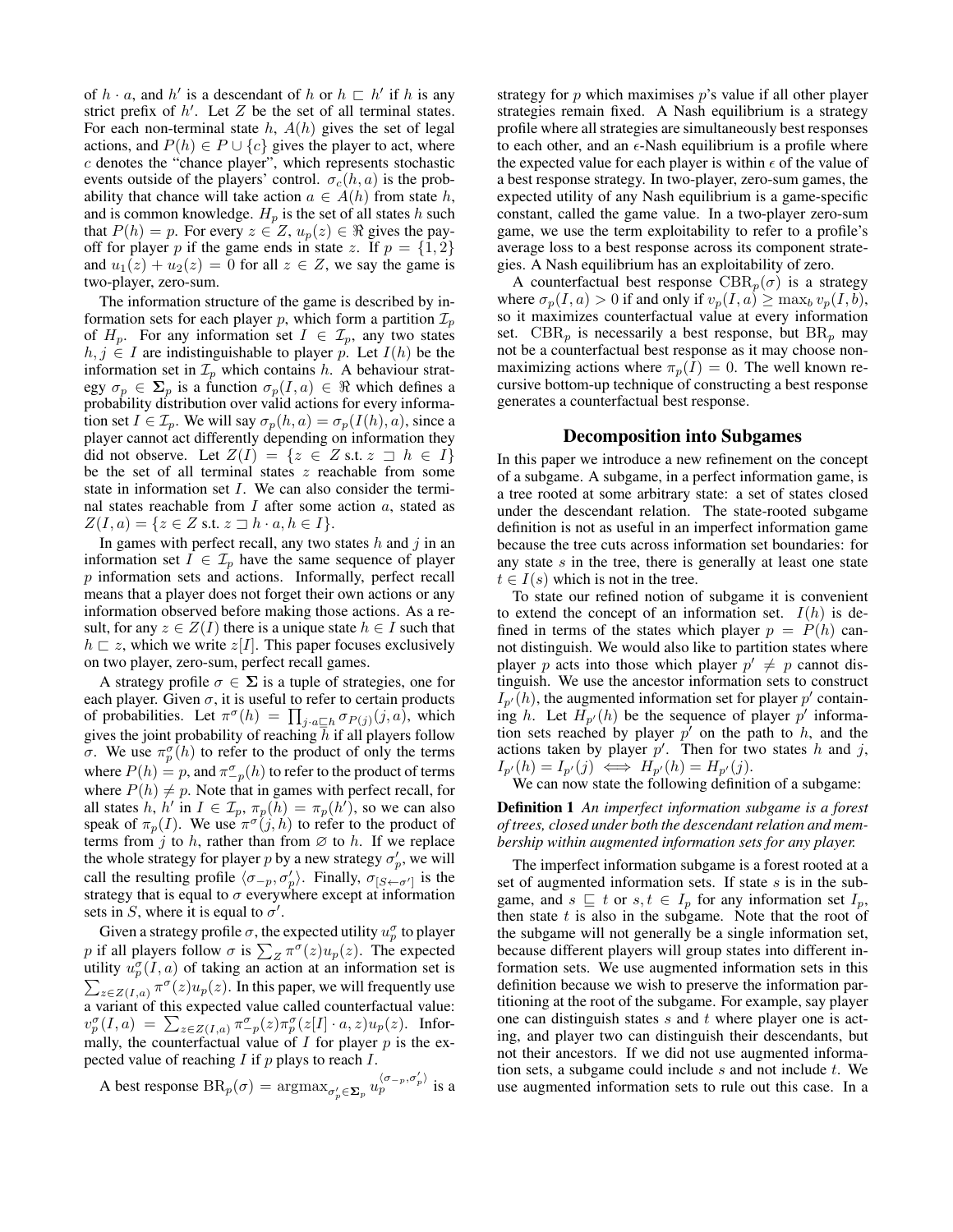

Figure 1: Left: rock-paper-scissors. Right: rock-paperscissors split into trunk and one subgame.

perfect information game, our definition is equivalent to the usual definition of a subgame, as information sets all contain a single state.

We will use the game of rock-paper-scissors as a running example in this paper. In rock-paper-scissors, two players simultaneously choose rock, paper, or scissors. They then reveal their choice, with rock beating scissors, scissors beating paper, and paper beating rock. The simultaneous moves in rock-paper-scissors can be modeled using an extensive form game where one player goes first, without revealing their action, then the second player acts. The extensive form game is shown on the left side of Figure 1. The dashed box indicates the information set  $I_2 = \{R, P, S\}$  which tells us player two does not know player one's action.

On the right side of Figure 1, we have decomposed the game into two parts: a trunk containing state  $\varnothing$  and a single subgame containing three states  $R$ ,  $P$ , and  $S$ . In the subgame, there is one player two information set  $I_2$  =  $\{R, P, S\}$  and three augmented player one information sets  $\tilde{I}_1^R = \{R\}, I_1^P = \{P\}, \text{and } I_1^S = \{S\}.$ 

# Subgame Strategy Re-Solving

In this section we present a method of re-solving a subgame, using some compact summary information retained from a previous strategy in this subgame. The novel property of this method is a bound on the exploitability of the combined trunk and new subgame strategy in the whole game. This sort of re-solving problem might be useful in a number of situations. For example, we might wish to move a strategy from some large machine to one with very limited memory. If we can re-solve subgame strategies as needed, then we can discard the original subgame strategies to save space. Another application occurs if the existing strategy is suboptimal, and we wish to find a better subgame strategy with a guarantee that the new combined trunk and subgame strategy does at least as well as the existing strategy in the worst case. An additional application of space reduction while solving a game is presented later in this paper.

First, we note that it is not sufficient to simply re-solve the subgame with the assumption that the trunk policy is fixed. When combined with the trunk strategy, multiple subgame solutions may achieve the same expected value if the opponent can only change their strategy in the subgame, but only a subset of these subgame strategies will fare so well against a best response where the opponent can also change their strategy in the trunk.

Consider the rock-paper-scissors example. Let's say we started with an equilibrium, and then discarded the strategy in the subgame. In the trunk, player one picks uniformly between  $R$ ,  $P$ , and  $S$ . In the subgame, player one has only one possible (vacuous) policy: they take no actions. To find



Figure 2: Construction of the Re-Solving Game

an equilibrium in the subgame, player two must pick a strategy which is a best response to the empty player one policy, given the probability of  $\frac{1}{3}$  for R, P, and S induced by the trunk strategy. All actions have an expected utility of 0, so player two can pick an arbitrary policy. For example, player two might choose to always play rock. Always playing rock achieves the game value of 0 against the combined trunk and subgame strategy for player one, but gets a value of  $-1$ if player one switched to playing paper in the trunk.

Our new method of re-solving subgames relies on summarising a subgame strategy with the opponent's counterfactual values  $v_{opp}(I)$  for all information sets I at the root of the subgame.  $v_{opp}(I)$  gives the "what-if" value of our opponent reaching the subgame through information set I, if they changed their strategy so that  $\pi_{opp}(I) = 1$ . In rockpaper-scissors, the player one counterfactual values for R,  $P$ , and  $S$  are all  $0$  in the equilibrium profile. When player two always played rock in the example above, the player one counterfactual values for  $R$ ,  $P$ , and  $S$  were 0, 1, and  $-1$ respectively. Because the counterfactual value for  $P$  was higher than the original equilibrium value of 0, player one had an incentive to switch to playing P. That is, they could change their trunk policy to convert a larger "what-if" counterfactual value into a higher expected utility by playing P.

If we generate a subgame strategy where the opponent's best response counterfactual values are no higher than the opponent's best response counterfactual values for the original strategy, then the exploitability of the combined trunk and subgame strategy is no higher than the original strategy. From here on, we will assume, without loss of generality, that we are re-solving a strategy for player 1.

**Theorem 1** *Given a strategy*  $σ_1$ *, a subgame S, and a re-solved subgame strategy*  $\sigma_1^S$ , *let*  $\sigma_1' = \sigma_{1,[S \leftarrow \sigma_1^S]}$  *be the combination of*  $\sigma_1$  *and*  $\sigma_1^S$ *. If*  $v_2^{\langle \sigma_1', \text{CBR}(\sigma_1') \rangle}$  $\frac{\binom{\sigma_1,\text{CDR}(\sigma_1)}{2}}{2}$  (*I*)  $\leq$  $v_{2}^{\langle\sigma_{1}, \mathrm{CBR}(\sigma_{1})\rangle}(I)$  for all information sets  $I$  at the root of sub*game S, then*  $u_2^{\langle \sigma'_1, \text{CBR}(\sigma'_1) \rangle} \leq u_2^{\langle \sigma_1, \text{CBR}(\sigma_1) \rangle}$ .

A proof of Theorem 1 is given in the appendix.

To re-solve for a strategy in a subgame, we will construct the modified subgame shown in Figure 2. We will distinguish the re-solving game from the original game by using a tilde  $(°)$  to distinguish states, utilities, or strategies for the re-solving game. The basic construction is that each state  $r$ at the root of the original subgame turns into three states: a  $p_2$  choice node  $\tilde{r}$ , a terminal state  $\tilde{r} \cdot T$ , and a state  $\tilde{r} \cdot F$ which is identical to  $r$ . All other states in the original subgame are directly copied into the re-solving game. We must also be given  $v_2^R(I) \equiv v_2^{\langle \sigma_1, \text{CBR}(\sigma_1) \rangle} (I)$  and  $\pi_{-2}^{\sigma}(I)$  for all  $p_2$  information sets  $I \in \mathcal{I}_2^R$  at the root of the subgame.

The re-solving game beings with an initial chance node which leads to states  $\tilde{r} \in R$ , corresponding to the probability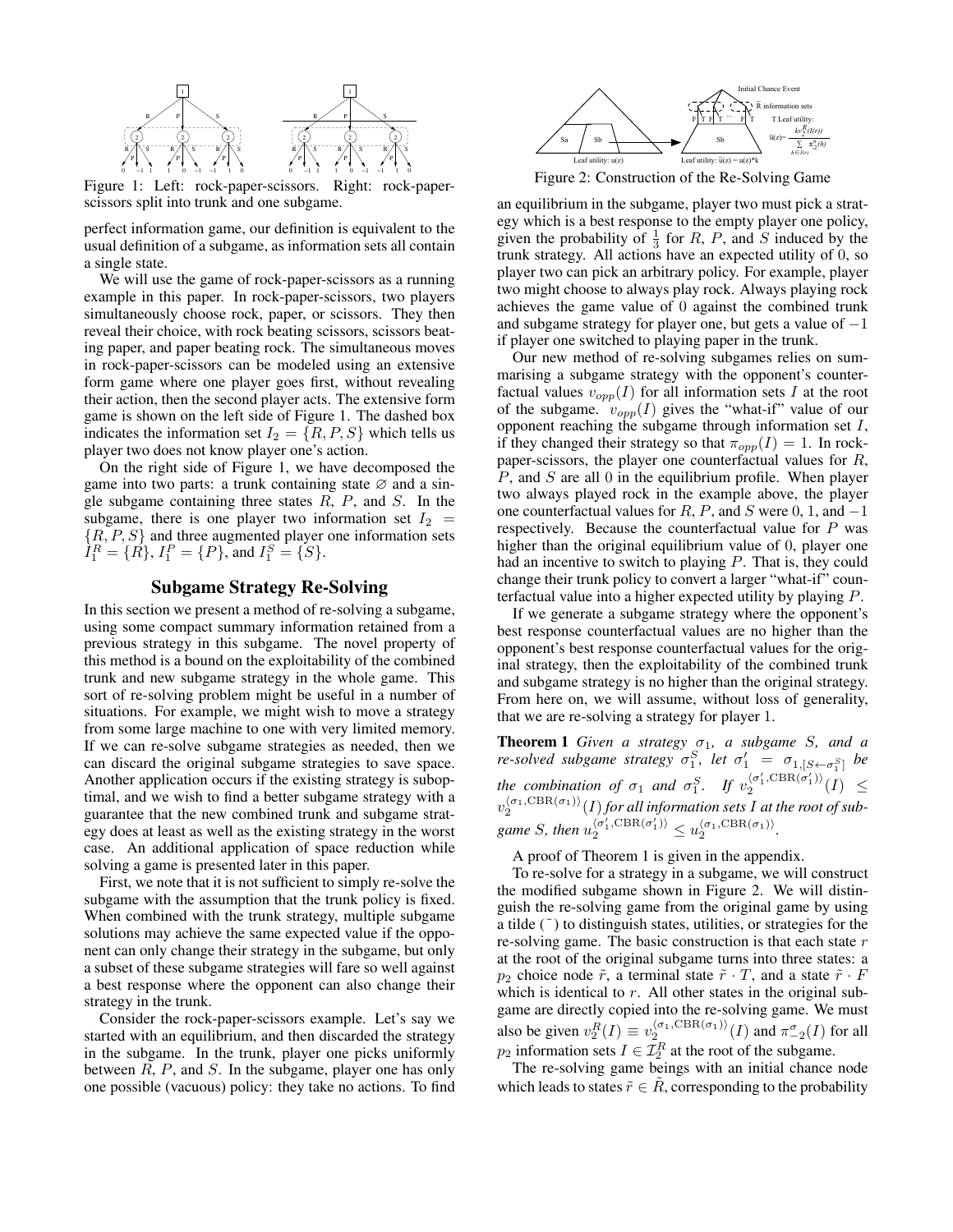of reaching state  $r \in R$  in the original game. Each state  $\tilde{r} \in \tilde{R}$  occurs with probability  $\pi_{-2}^{\sigma}(r)/k$ , where the constant  $k = \sum_{r \in R} \pi_{-2}^{\sigma}(r)$  is used to ensure that the probabilities sum to 1.  $\tilde{R}$  is partitioned into information sets  $\mathcal{I}_2^{\tilde{R}}$  that are identical to the information sets  $\mathcal{I}_2^R$ .

At each  $\tilde{r} \in R$ ,  $p_2$  has a binary choice of F or T. After  $T$ , the game ends. After  $F$ , the game is the same as the original subgame. All leaf utilities are multiplied by  $k$ to undo the effects of normalising the initial chance event. So, if  $\tilde{z}$  corresponds to a leaf  $z$  in the original subgame,  $\tilde{u}_2(\tilde{z}) = k u_2(z)$ . If  $\tilde{z}$  is a terminal state after a T action,  $\tilde{u}_2(\tilde{z}) \ = \ \tilde{u}_2(\tilde{r} \cdot T) \ = \ k v_2^R(I(r)) / \sum_{h \in I(r)} \pi_{-2}^{\sigma}(h).$  This means that for any  $I \in \mathcal{I}_2^{\tilde{R}}$ ,  $\tilde{u}_2(I \cdot T) = v_2^R(I)$ , the original counterfactual best response value of I.

No further construction is needed. If we solve the proposed game to get a new strategy profile  $\tilde{\sigma}^*$ , we can directly use  $\tilde{\sigma^*}_1$  in the original subgame of the full game. To see that  $\sigma_1^*$  achieves the goal of not increasing the counterfactual values for  $p_2$ , consider  $\tilde{u}_2(I)$  for  $I \in \mathcal{I}_2^{\tilde{R}}$  in an equilibrium profile for the re-solving game.  $p_2$  can always pick  $T$  at the initial choice to get the original counterfactual values, so  $\tilde{u}_2(I) \geq v_2^R(I)$ . Because  $v_2^R$  comes from  $\langle \sigma_1, \text{CBR}(\sigma_1) \rangle$ ,  $\tilde{u}_2(I) \leq \tilde{v}_2^R(I)$  in an equilibrium. So, in a solution  $\tilde{\sigma^*}$  to the re-solving game,  $\tilde{u}_2(I) = v_2^R(I)$ , and 2  $\tilde{u}^{\langle\tilde{\sigma^*}_1,\text{CBR}(\tilde{\sigma^*}_1)\rangle}_2(I\cdot F)\leq v^R_2(I).$  By construction of the resolving game, this implies that  $v_2^{\langle \sigma_1^*, \text{CBR}(\sigma_1^*) \rangle}$  $v_2^{(\sigma_1,\text{CBR}(\sigma_1))}(I) \leq v_2^R(I).$ 

If we re-solve the strategy for both players at a subgame, the exploitability of the combined strategy is increased by no more than  $(|\mathcal{I}^{R_S}|-1)\epsilon_S + \epsilon_R$ , where  $\epsilon_R$  is the exploitability of the subgame strategy in the re-solving subgame,  $\epsilon_S$  is the exploitability of the original subgame strategy in the full game, and  $|\mathcal{I}^{R_S}|$  is the number of information sets for both players at the root of a subgame. This is proved in Theorem 3 of the appendix.

# Generating a Trunk Strategy using CFR-D

CFR-D is part of the family of counterfactual regret minimisation (CFR) algorithms, which are all efficient methods for finding an approximation of a Nash equilibrium in very large games. CFR is an iterated self play algorithm, where the average policy across all iterations approaches a Nash equilibrium (Zinkevich et al. 2008). It has independent regret minimisation problems being simultaneously updated at every information set, at each iteration. Each minimisation problem at an information set  $I \in \mathcal{I}_p$  uses immediate counterfactual regret, which is just external regret over counterfactual values:  $R^T(I) = \max_{a \in A(I)}$  $\sum$ t  $v^{\sigma^t}_{P}$  $\frac{\sigma^c}{P(I)}(I,a)$  –

 $\sum \sigma^t(I,a')v_{P_0}^{\sigma^t}$  $\varphi_{P(I)}^{\sigma^t}(I, a')$ . The immediate counterfactual re-

 $a'$  grets place an upper bound on the regret across all strategies, and an  $\epsilon$ -regret strategy profile is a  $2\epsilon$ -Nash equilibrium (Zinkevich et al. 2008).

Using separate regret minimisation problems at each information set makes CFR a very flexible framework. First, any single regret minimisation problem at an information set

I only uses the counterfactual values of the actions. The action probabilities of the strategy profile outside  $I$  are otherwise irrelevant. Second, while the strategy profile outside I is generated by the other minimisation problems in CFR, the source does not matter. Any sequence of strategy profiles will do, as long as they have low regret.

The CFR-BR algorithm (Johanson et al. 2012a) uses these properties, and provided the inspiration for the CFR-D algorithm. The game is split into a trunk and a number of subgames. At each iteration, CFR-BR uses the standard counterfactual regret minimisation update for both players in the trunk, and for one player in the subgames. For the other player, CFR-BR constructs and uses a best response to the current CFR player strategy in each subgame.

In our proposed algorithm, CFR-D, we use a counterfactual best response in each subgame for both players. That is, at each iteration, one subgame at a time, we solve the subgame given the current trunk strategy, update the trunk using the counterfactual values at the root of the subgame, update the average counterfactual values at the root of the subgame, and then discard the solution to the subgame. We then update the trunk using the current trunk strategy. The average strategy is an approximation of a Nash equilibrium, where we don't know any action probabilities in the subgames. Note that we must keep the average counterfactual values at the root of the subgames if we wish to use subgame re-solving to find a policy in the subgame after solving.

**Theorem 2** Let  $\mathcal{I}_{TR}$  be the information sets in the trunk,  $A = \max_{I \in \mathcal{I}} |A(I)|$  be an upper bound on the number of *actions, and*  $\Delta = \max_{s,t \in \mathbb{Z}} |u(s) - u(t)|$  *be the variance in leaf utility. Let*  $\sigma^t$  *be the current CFR-D strategy profile at time*  $t$ , and  $N<sub>S</sub>$  *be the number of information sets at the root of any subgame. If for all times* t*, players* p*, and information* sets I at the root of a subgame  $\mathcal{I}_{SG}$ , the quantity  $R_{full}^T(I)$  =

 $\max_{\sigma'} v_p^{\sigma^t_{[\mathcal{I}_{SG} \leftarrow \sigma']}}(I) - v_p^{\sigma^t}$  $_{p}^{\sigma}(I)$  is bounded by  $\epsilon_{S}$ , then player  $p$  regret  $R_p^T \leq \Delta |\mathcal{I}_{TR}|$  $\mathbb{P}_{\mathbb{Z}_{2}}^{1}$  $AT + TN_S\epsilon_S$ .

**Proof** The proof follows from Zinkevich *et al.*'s argument in Appendix A.1 (Zinkevich et al. 2008). Lemma 5 shows that for any player p information set  $I$ ,  $R_{full}^T(I) \leq R^T(I) +$  $\sum_{I' \in Child_p(I)} R_{full}^T(I')$  where  $Child_p(I)$  is the set of all player information sets which can be reached from  $I$  without passing through another player  $p$  information set.

We now use an argument by induction. For any trunk information set I with no descendants in  $\mathcal{I}_{TR}$ , we have  $R_{full}^T(I) \leq R^T(I) \leq R^T(I) + TN_S \epsilon_S.$ 

Assume that for any player  $p$  information set  $I$  with no more than  $i \geq 0$  descendants in  $\mathcal{I}_{TR}$ ,  $R_{full}^T(I) \leq$  $\sum_{I' \in Trunk(I)} R^T(I') + TN_S \epsilon_S$ , where  $Trunk(I)$  is the set of player  $p$  information sets in  $\mathcal{I}_{TR}$  reachable from  $I$ , including  $I$ . Now consider a player  $p$  information set with  $i + 1$  descendants. By Lemma 5 of Zinkevich *et al.*, we get  $R_{full}^T \leq R^T(I) + \sum_{I' \in Child_p(I)} R_{full}^T(I')$ . Because I' must have no more than i descendants for all  $I' \in Child(I)$ , we get  $R_{full}^T(I) \leq \sum_{I' \in Trunk(I)} R^T(I') + T N_S \epsilon_S.$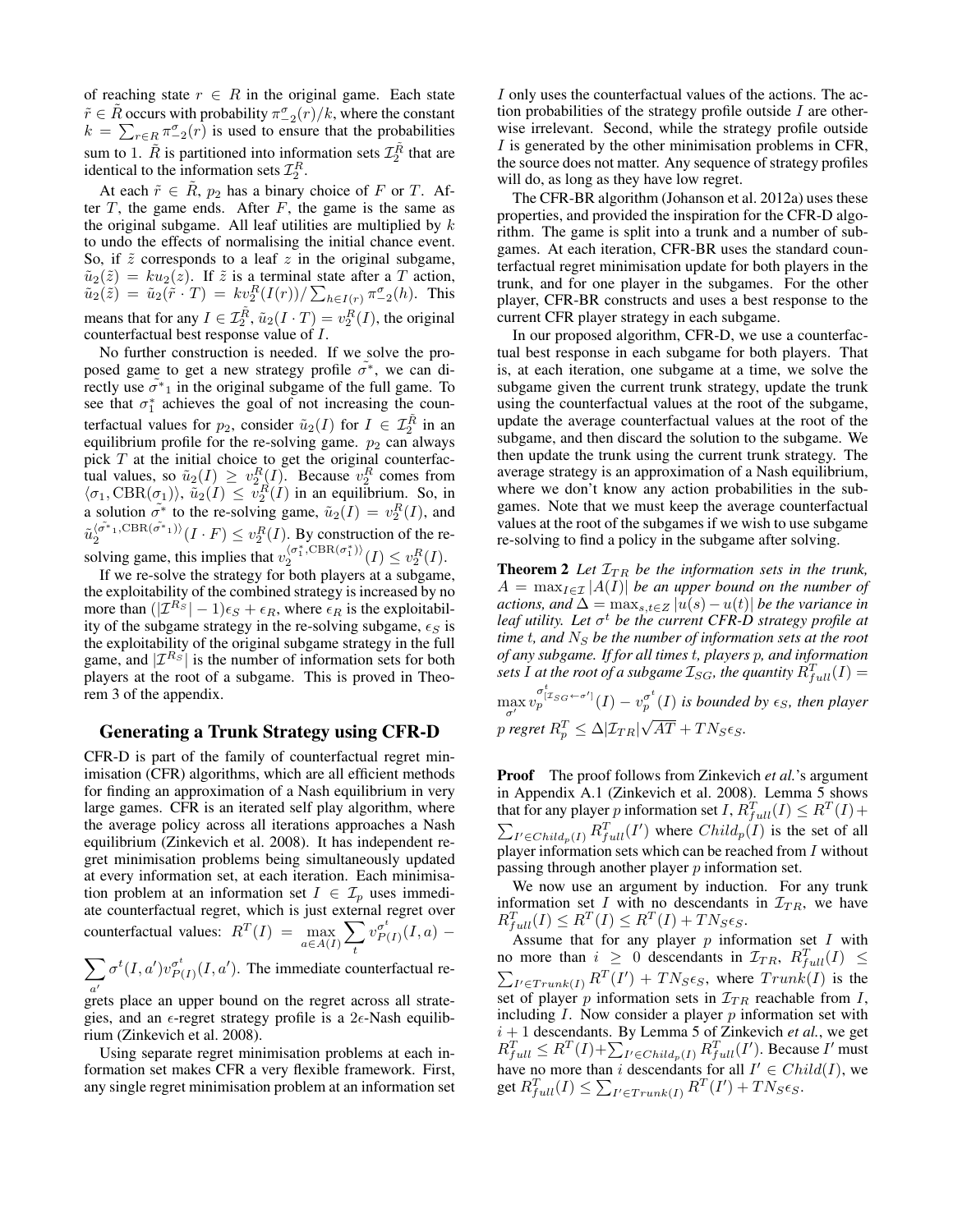By induction this holds for all  $i$ , and must hold at the root of the game, so  $R_p^T \leq \sum_{I \in \mathcal{I}_{TR}} R^T(I') + T N_S \epsilon_S$ . We do regret matching in the trunk, so  $R^T(I') \leq \Delta \sqrt{AT}$  for all  $I'$ .  $\Box$ 

The benefit of CFR-D is the reduced memory requirements. CFR-D only stores values for information sets in the trunk and at the root of each subgame, giving it memory requirements which are sub-linear in the number of information sets. Treating the subgames independently can lead to a substantial reduction in space:  $\mathcal{O}(\sqrt{S})$  instead of  $\mathcal{O}(S)$ , as described in the introduction. There are two costs to the reduced space. The first is that the subgame strategies must be re-solved at run-time. The second cost is increased CPU time to solve the game. At each iteration, CFR-D must find a Nash equilibrium for a number of subgames. CFR variants require  $\mathcal{O}(1/\epsilon^2)$  iterations to have an error less than  $\epsilon$ , and this bound applies to the number of trunk iterations required for CFR-D. If we use CFR to solve the subgames, each of the subgames will also require  $\mathcal{O}(1/\epsilon^2)$  iterations at each trunk iteration, so CFR-D ends up doing  $\mathcal{O}(1/\epsilon^4)$  work.

In CFR-D, the subgame strategies must be mutual counterfactual best responses, not just mutual best responses. The only difference is that a counterfactual best response will maximise counterfactual value at an information set I where  $\pi_{P(I)}(I) = 0$ . A best response may choose an arbitrary policy at I. While CFR naturally produces a mutual counterfactual best response, a subgame equilibrium generated by some other method like a sequence form linear program may not be a counterfactual best response. In this case, the resulting strategy profile is easily fixed with a post-processing step which computes the best response using counterfactual values whenever  $\pi_p^{\sigma}(I)$  is 0.

### Experimental Results

We have three main claims to demonstrate. First, if we have a strategy, we can reduce space usage by keeping only summary information about the subgames, and then re-solve any subgame with arbitrarily small error. Second, we can decompose a game, only use space for the trunk and a single subgame, and generate an arbitrarily good approximation of a Nash equilibrium using CFR-D. Finally, we can use the subgame re-solving technique to reduce the exploitability of an existing strategy. All results were generated on a 2.67GHz Intel Xeon X5650 based machine running Linux.

#### Re-Solving Strategies in Subgames

To show that re-solving subgames introduces at most an arbitrarily small exploitability, we use the game of Leduc Hold'em poker, a popular research testbed for imperfect information games (Waugh et al. 2009; Ganzfried, Sandholm, and Waugh 2011). The game uses a 6-card deck and has two betting rounds, with 936 information sets total. It retains interesting strategic elements while being small enough that a range of experiments can be easily run and evaluated. In this experiment, the trunk used was the first round of betting, and there were five subgames corresponding to the five different betting sequences where no player folds. When re-solving



Figure 3: exploitability after subgame re-solving

for subgame strategies, we used the Public Chance Sampling (PCS) variant of CFR (Johanson et al. 2012b).

To demonstrate the practicality of re-solving subgame strategies, we started with an almost exact Nash equilibrium (exploitable by less than  $2.5 * 10^{-11}$  chips per hand), computed the counterfactual values of every hand in each subgame for both players, and discarded the strategy in all subgames. These steps correspond to a real scenario where we pre-compute and store a Nash equilibrium in an offline fashion. At run-time, we then re-solved each subgame using the subgame re-solving game constructed from the counterfactual values and trunk strategy, and measured the exploitability of the combined trunk and re-solved subgame strategies.

Figure 3 shows the exploitability when using a different number of CFR iterations to solve the re-solving games. The  $\mathcal{O}(1/\sqrt{T})$  error bound for CFR in the re-solving games very clearly translates into the expected  $\mathcal{O}(1/\sqrt{T})$  error in the overall exploitability of the re-constructed strategy.

For comparison, the "unsafe re-solving technique" line in Figure 3 shows the performance of a system for approximating undominated subgame solutions (Ganzfried and Sandholm 2013). Not only is there no theoretical bound on exploitability, the real world behaviour is not ideal. Instead of approaching a Nash equilibrium (0 exploitability), the exploitability of the re-solved strategy approaches a value of around 0.080 chips/hand. Re-solving time ranged from 1ms for 100 iterations, up to 25s for 6.4 million iterations, and the safe re-solving method was around one tenth of a percent slower than unsafe re-solving.

### Solving Games with Decomposition

To demonstrate CFR-D, we split Leduc Hold'em in the same fashion as the strategy re-solving experiments. Our implementation of CFR-D used CFR for both solving subgames while learning the trunk strategy and the subgame re-solving games. All the reported results use 200,000 iterations for each of the re-solving subgames (0.8 seconds per subgame.) Each line of Figure 4 plots the exploitability for different numbers of subgame iterations performed during CFR-D, ranging from 100 to 12,800 iterations. There are results for 500, 2,000, 8,000, and 32,000 trunk iterations.

Looking from left to right, each of the lines show the decrease in exploitability as the quality of subgame solutions increases. The different lines compare exploitability across an increasing number of CFR-D iterations in the trunk. √

Given that the error bound for CFR variants is  $\mathcal{O}(\mathbb{C})$ T),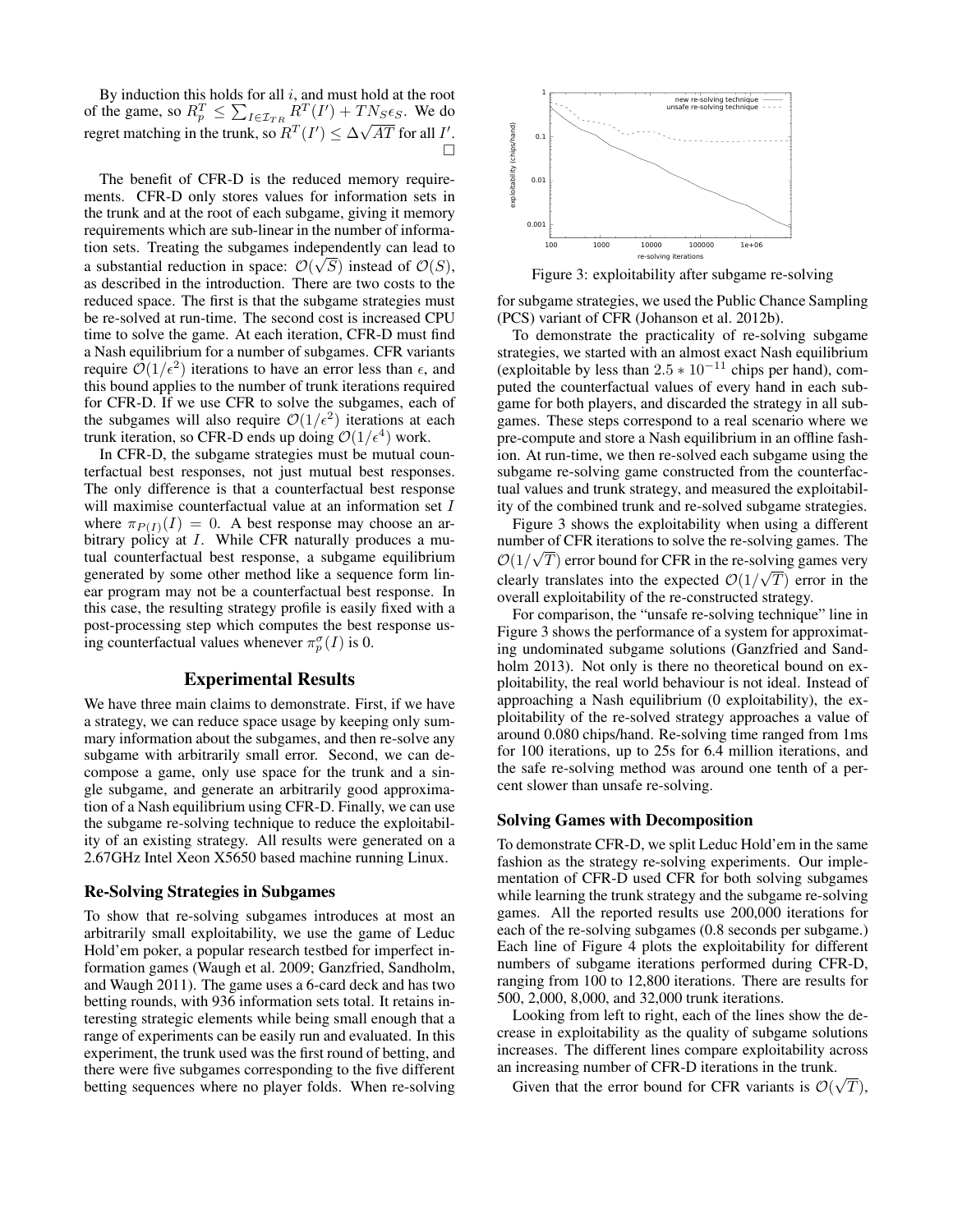

Figure 5: plots of re-solved abstract strategy in Leduc Hold'em showing performance against the original strategy (top) and exploitability (bottom)

one might expect exploitability results to be a straight line on a log-log plot. In these experiments, CFR-D is using CFR for the trunk, subgames, and the re-solving games, so the exploitability is a sum of trunk, subgame, and subgame re-solving errors. For each line on the graph, trunk and subgame re-solving error are constant values. Only subgame error decreases as the number of subgame iteration increases, so each line is approaching the non-zero trunk and re-solving error, which shows up as a plateau on a log-log plot.

#### Re-Solving to Improve Subgame Strategies

Generating a new subgame strategy at run-time can also be used to improve the exploitability of a strategy. In large games, lossy abstraction techniques are often used to reduce a game to a tractable size (Johanson et al. 2013). When describing their recent subgame solving technique, Ganzfried *et al.* reported positive results in experiments where subgames are re-solved using a much finer-grained abstract game than the original solution (Ganzfried and Sandholm 2013). Our new subgame re-solving method adds a theoretical guarantee to the ongoing research in this area.

In Figure 5, we demonstrate re-solving subgames with a Leduc Hold'em strategy generated using an abstraction. In the original strategy, the players can not tell the difference between a Queen or a King on the board if they hold a Jack, or between a Jack or a Queen on the board if they hold a King. This abstraction gives a player perfect knowledge of the strength of their hand against a uniform random hand, but loses strategically important "textural" information and the resulting strategy is exploitable for 0.382 chips/hand in the full game. To generate the counterfactual values needed for our method, we simply do a best response computation within the subgame: the standard recursive best response algorithm naturally produces counterfactual values.

The top plot shows the expected value of an abstract trunk strategy with re-solved unabstracted subgames, when played in the full game against the original abstract strategy. With little effort, both re-solving techniques see some improvement against the original strategy. With more effort, the unsafe re-solving technique has a small edge of around 0.004 chips/hand over our re-solving technique.

The bottom plot measures the exploitability of the resolved strategies. Within 200 iterations, our new re-solving method decreases the exploitability to 0.33 chips/hand. After 2,000 iterations, the exploitability ranges between 0.23 and 0.29 chips/hand. The unsafe method, after 6,250 iterations, stays at 0.39 chips/hand. Note that the unsafe method's apparent convergence to the original exploitability is a coincidence: in other situations the unsafe strategy can be less exploitable, or significantly more exploitable.

If we have reliable information about the opponent's trunk strategy, we might want to use the unsafe re-solving method for its slight advantage in one-on-one performance. Otherwise, the large difference in exploitability between the resolving methods supports our safe re-solving method. This produces a robust strategy with a guarantee that the re-solved strategy does no worse than the original strategy.

# **Conclusions**

In perfect information games, decomposing the problem into independent subgames is a simple and effective method which is used to greatly reduce the space and time requirements of algorithms. It has previously not been known how to decompose imperfect information domains without a loss of theoretical guarantees on solution quality. We present a method of using summary information about a subgame strategy to generate a new strategy which is no more exploitable than the original strategy. Previous methods have no guarantees, and we demonstrate that they produce strategies which can be significantly exploitable in practice.

We also present CFR-D, an algorithm which uses decomposition to solve games. For the first time, we can use decomposition to achieve sub-linear space costs, at a cost of increased computation time. Using CFR-D, we can solve 2- Player Limit Texas Hold'em Poker in less than 16GB, even though storing a complete strategy would take over 200TB of space. While the time cost of solving Limit Hold'em is currently too large, this work overcomes one of the key barriers to such a computation being feasible.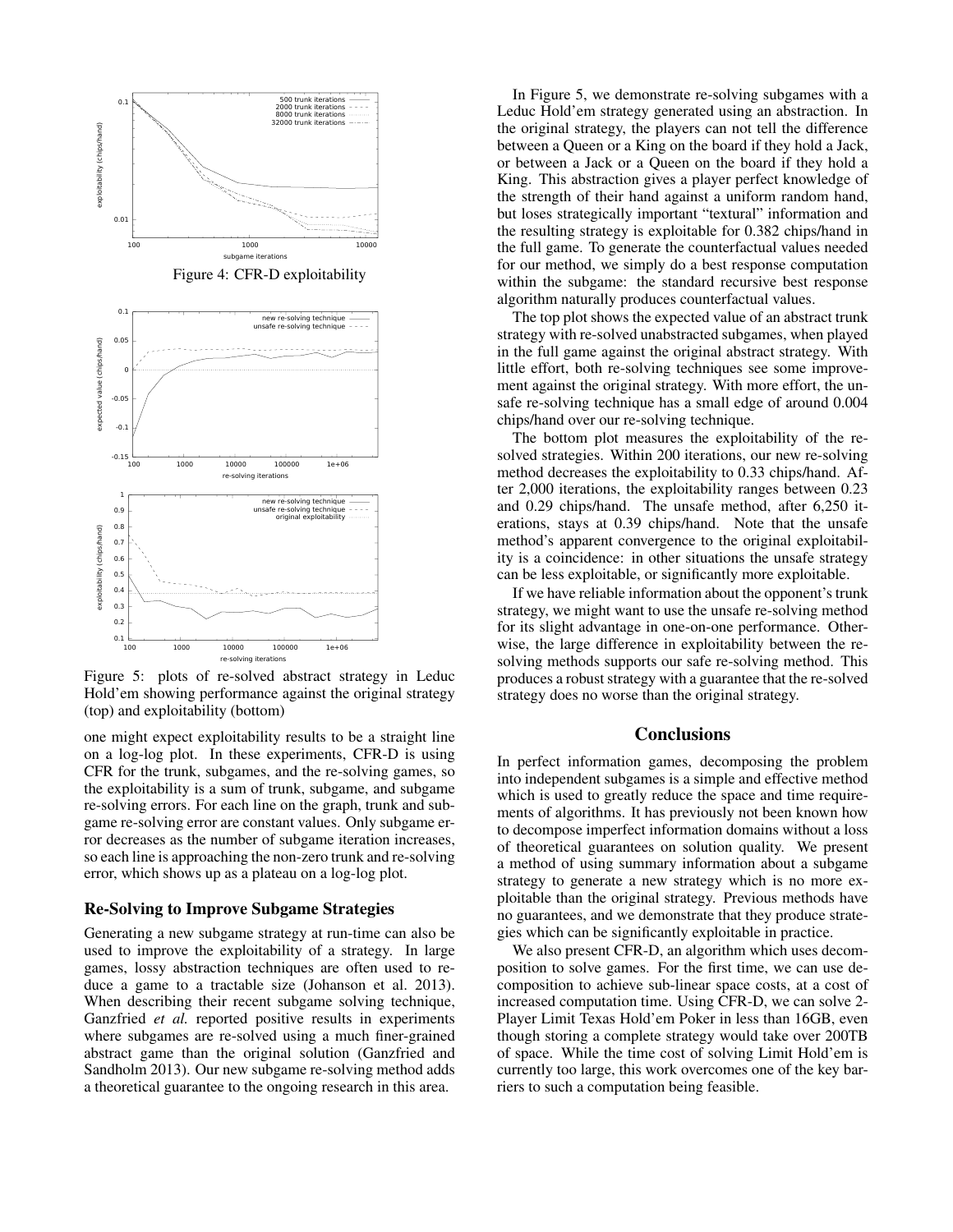# Acknowledgements

This research was supported by the Natural Sciences and Engineering Research Council (NSERC), Alberta Innovates Centre for Machine Learning (AICML), and Alberta Innovates Technology Futures (AITF). Computing resources were provided by Compute Canada.

#### References

Burch, N.; Johanson, M.; and Bowling, M. 2013. Solving imperfect information games using decomposition. *CoRR* abs/1303.4441.

Ganzfried, S., and Sandholm, T. 2013. Improving performance in imperfect-information games with large state and action spaces by solving endgames. In *Procedings of the Computer Poker and Imperfect Information Workshop at AAAI 2013*.

Ganzfried, S.; Sandholm, T.; and Waugh, K. 2011. Strategy purification. In *Applied Adversarial Reasoning and Risk Modeling*.

Johanson, M.; Bard, N.; Burch, N.; and Bowling, M. 2012a. Finding optimal abstract strategies in extensive-form games. In *Proceedings of the Twenty-Sixth AAAI Conference on Artificial Intelligence*, AAAI '12.

Johanson, M.; Bard, N.; Lanctot, M.; Gibson, R.; and Bowling, M. 2012b. Efficient nash equilibrium approximation through monte carlo counterfactual regret minimization. In *Proceedings of the 11th International Conference on Autonomous Agents and Multiagent Systems - Volume 2*, AA-MAS '12, 837–846. Richland, SC: International Foundation for Autonomous Agents and Multiagent Systems.

Johanson, M.; Burch, N.; Valenzano, R.; and Bowling, M. 2013. Evaluating state-space abstractions in extensiveform games. In *Proceedings of the Twelfth International Conference on Autonomous Agents and Multiagent Systems (AAMAS-13)*.

Korf, R. E. 1985. Depth-first iterative-deepening: An optimal admissible tree search. *Artificial Intelligence* 27(1):97– 109.

Schaeffer, J.; Burch, N.; Björnsson, Y.; Kishimoto, A.; Müller, M.; Lake, R.; Lu, P.; and Sutphen, S. 2007. Checkers is solved. *Science* 317(5844):1518.

Waugh, K.; Schnizlein, D.; Bowling, M.; and Szafron, D. 2009. Abstraction pathologies in extensive games. In *Proceedings of the Eighth International Joint Conference on Autonomous Agents and Multi-Agent Systems (AAMAS)*, 781– 788.

Zinkevich, M.; Johanson, M.; Bowling, M.; and Piccione, C. 2008. Regret minimization in games with incomplete information. In *Advances in Neural Information Processing Systems 20 (NIPS)*, 905–912.

# Appendix: Proofs

First, we show that if we re-solve a subgame for player one, and do not increase player two's best response counterfactual values, the exploitability of the combined player one

trunk and subgame strategy is no higher than the exploitability of the original player one strategy.

**Theorem 1** *Given a strategy*  $\sigma_1$ *, a subgame S, and a re-solved subgame strategy*  $\sigma_1^S$ , *let*  $\sigma_p' = \sigma_{p,[S \leftarrow \sigma_p^S]}$  *be the combination of*  $\sigma_1$  *and*  $\sigma_1^S$ *. If*  $v_2^{\langle \sigma_1', \text{CBR}(\sigma_1') \rangle}$  $\frac{\binom{\sigma_1,\text{CDR}(\sigma_1)}{2}}{2}$  (*I*)  $\leq$  $v_{2}^{\langle\sigma_{1}, \mathrm{CBR}(\sigma_{1})\rangle}(I)$  for all information sets  $I$  at the root of sub*game S, then*  $u_2^{\langle \sigma'_1, \text{CBR}(\sigma'_1) \rangle} \leq u_2^{\langle \sigma_1, \text{CBR}(\sigma_1) \rangle}$ .

**Proof** By definition, the strategy  $CBR(\sigma'_1)$  maximises counterfactual value  $v_2^{ \langle \sigma', CBR(\sigma'_1) \rangle}$  $\binom{100}{2}$  (i) at all player two information sets. Because  $v_2(I)$  does not depend on the player two strategy before  $I$ , we can construct  $\text{CBR}(\sigma'_1)$  recursively, so that  $CBR(\sigma'_1)(I)$  =  $\mathop{\mathrm{argmax}}_{a \in A(I)} v_2^{\langle \sigma'_1, CBR(\sigma'_1) \rangle} (I \cdot a).$ 2

By assumption, we have  $v_2^{(\sigma_1', \text{CBR}(\sigma_1'))}$  $\leq 2^{\frac{(\sigma_1,\text{CDR}(\sigma_1))}{2}}(I)$   $\leq$  $v_2^{(\sigma_1, \mathrm{CBR}(\sigma_1))}(I)$  for any information set I at the root of the subgame S. Because  $\sigma'_1(I',a) = \sigma_1(I',a)$  for any of the subgante 5. Because  $\theta_1(T, u) = \theta_1(T, u)$  for any<br>information set I' outside S, for any information set I which can not reach  $S, v_2^{< \sigma'_1, \text{CBR}(\sigma'_1) > 0}$  $\binom{<\sigma_1,\text{CBR}(\sigma_1)>}{2}(I)$  does not depend on the policy at any information set where  $\sigma'_1$  differs from  $\sigma_1$ , and  $v_2^{\langle \sigma_1', \text{CBR}(\sigma_1') \rangle}$  $v_2^{\langle \sigma_1', \text{CBR}(\sigma_1') \rangle} (I) = v_2^{\langle \sigma_1, \text{CBR}(\sigma_1) \rangle} (I).$ 

Let us say  $\text{depth}(I) = 0$  if I is at the root of subgame S or I can not reach S, and depth $(I)$  =  $\max_{I' \in child(I)} \text{depth}(I') + 1$  otherwise. Assume that  $v_2^{\langle \sigma_1^\prime, \text{CBR}(\sigma_1^\prime)\rangle}$  $\frac{\langle \sigma'_1, \text{CBR}(\sigma'_1) \rangle}{2} (I) \leq v_2^{\langle \sigma_1, \text{CBR}(\sigma_1) \rangle} (I)$  for any information set I with  $\text{depth}(I) \leq i$  for some  $i \geq 0$ . From above, we know this is true for  $i = 0$ .

Now consider an information set I with depth  $i + 1$ . By the recursive definition of CBR()(I),  $v_2^{ \langle \sigma_1', \text{CBR}(\sigma_1') \rangle}$  $\frac{\binom{1}{0} \binom{1}{1}}{2}$  =  $max_{a \in A(I)} v_2^{\langle \sigma_1', CBR(\sigma_1') \rangle}$  $\langle \sigma_1' CBR(\sigma_1') \rangle (I \cdot a)$  and  $v_2^{\langle \sigma_1, \text{CBR}(\sigma_1) \rangle} (I) =$  $max_{a \in A(I)} v_2^{\langle \sigma_1, CBR(\sigma_1) \rangle} (I \cdot a).$ 

 $depth(I \cdot a) < depth(I)$ , so  $depth(I \cdot a) \leq i$ , and by assumption  $v_2^{\langle \sigma_1', CBR(\sigma_1') \rangle}$  $\langle \sigma_1' , CBR(\sigma_1') \rangle (I \cdot a) \leq v_2^{\langle \sigma_1 , CBR(\sigma_1) \rangle} (I \cdot a)$  for all a. The inequality must then hold for the maximum, and we have  $v_2^{\langle \sigma'_1, \text{CBR}(\sigma'_1) \rangle}$  $\langle \sigma_1' , \text{CBR}(\sigma_1') \rangle (I) \leq v_2^{\langle \sigma_1 , \text{CBR}(\sigma_1) \rangle} (I).$ 

By induction, this must hold for all  $i$ , and so  $v_2^{\langle \sigma_1^\prime, \text{CBR}(\sigma_1^\prime)\rangle}$  $\frac{\langle \sigma'_1, \text{CBR}(\sigma'_1) \rangle}{2} (I) \leq v_2^{\langle \sigma_1, \text{CBR}(\sigma_1) \rangle} (I)$  for an information set  $I$  at the root of the game. If no player two actions have yet been taken in the game at I,  $v_2(I) = u_2(I)$ , and  $u_2^{\langle \sigma_1', \text{CBR}(\sigma_1') \rangle} \leq u_2^{\langle \sigma_1, \text{CBR}(\sigma_1) \rangle}$ . — Первый профессиональный профессиональный профессиональный профессиональный профессиональный профессиональн<br>В собстановки профессиональный профессиональный профессиональный профессиональный профессиональный профессиона

Next, Theorem 3 gives a proof of the upper bound on exploitability of a recovered strategy. The context for this section is as follows. Strategy profile  $\sigma$  is an approximation of a Nash equilibrium for the whole game. The induced recovery game strategy profile  $\sigma^{\tilde{F}}$  is the strategy where for all information sets in the subtrees under the F action,  $\sigma^{\tilde{F}}$  takes the same action as  $\sigma$ , and at the  $p_2$  information sets where F or T is chosen,  $p_2$  always picks F. We will be considering the process from the point of view of recovering a strategy for  $p_1$ .